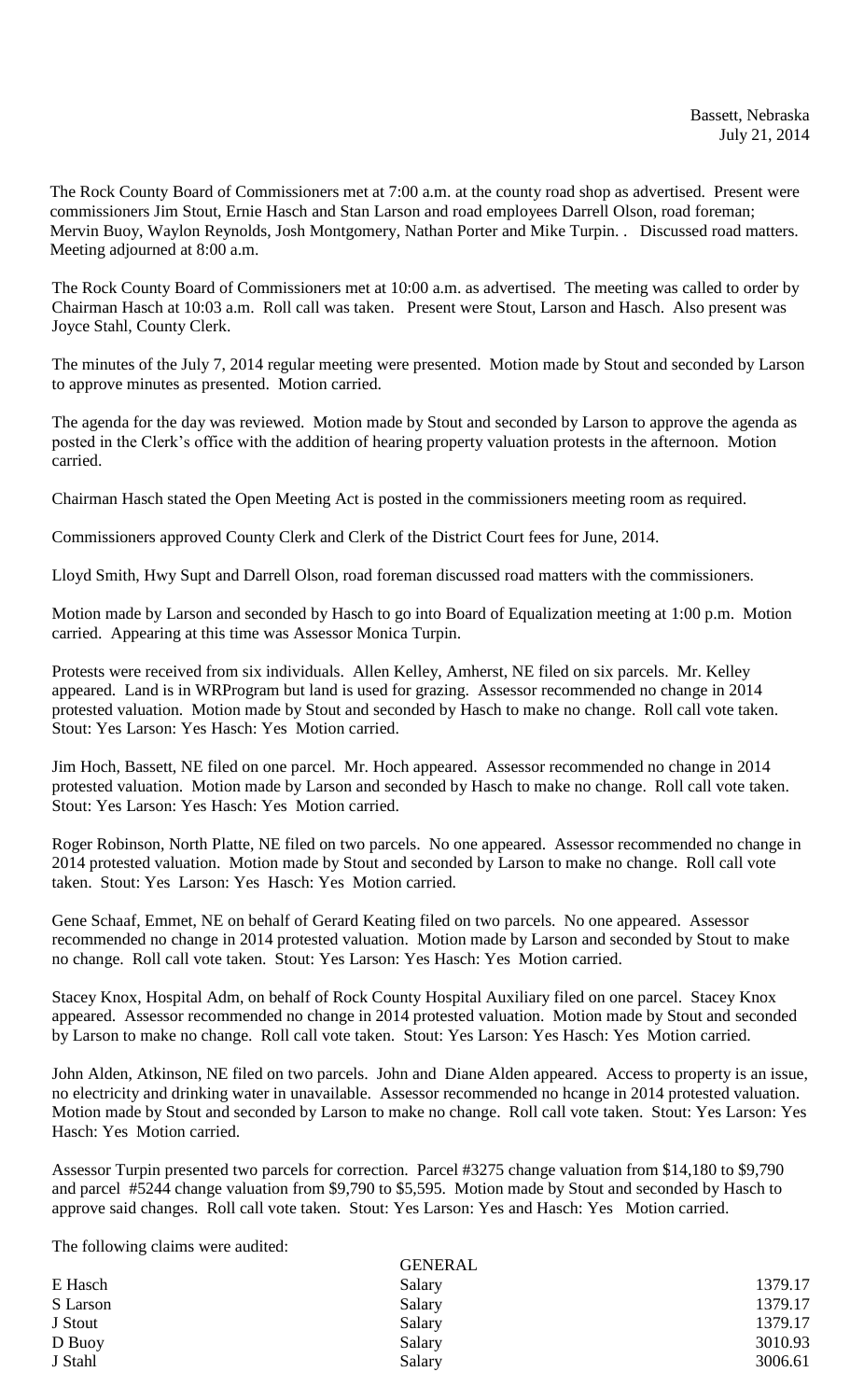| M Davis                       | Salary          | 895.79    |
|-------------------------------|-----------------|-----------|
| L May                         | Salary          | 3006.61   |
| TJ Ellermeier                 | Salary          | 2610.93   |
| M Turpin                      | Salary          | 3006.61   |
| S Ellermeier                  | Salary          | 127.50    |
| MJ McCall                     | Salary          | 292.22    |
| J Anderson                    | Salary          | 3645.45   |
| M Copeland                    | Dispatching     | 1004.80   |
| C Denny                       | Dispatching     | 156.16    |
| C Emerson                     | Dispatching     | 1103.12   |
| D Fox                         | Dispatching     | 1004.80   |
| D Fox                         | Salary          | 961.86    |
| J James                       | Salary          | 702.72    |
| K Kuchera                     | Salary          | 2662.52   |
| G Weidner                     | Salary          | 2662.52   |
| L Coulter                     | Salary          | 660.00    |
| A Gurnsey                     | Salary          | 3006.61   |
| D Buoy                        | Medical reimb   | 751.08    |
| M Davis                       | Medical reimb   | 187.77    |
| <b>TJ</b> Ellermeier          | Medical reimb   | 751.08    |
| C Emerson                     | Medical reimb   | 751.08    |
| E Hasch                       | Medical reimb   | 751.08    |
| J James                       | Medical reimb   | 751.08    |
| K Kuchera                     | Medical reimb   | 751.08    |
| S Larson                      | Medical reimb   | 751.08    |
| L May                         | Medical reimb   | 751.08    |
| J Stahl                       | Medical reimb   | 751.08    |
| J Stout                       | Medical reimb   | 751.08    |
| E Teel                        | Medical reimb   | 751.08    |
| G Weidner                     | Medical reimb   | 751.08    |
| A-1 Autocare                  | Parts/rep       | 298.07    |
| Appeara                       | Towel service   | 61.23     |
| As Central                    | Computer serv   | 78.80     |
| BC/BS                         | Ins prem        | 4506.48   |
| S Beel                        | Court appt atty | 3535.50   |
| <b>BKR</b> Extension          | County share    | 1483.15   |
| <b>Black Hills Ammunition</b> | Ammunition      | 189.50    |
| <b>Bob Barker Co</b>          | Sup             | 365.15    |
| <b>Clerk District Court</b>   | Court costs     | 32.00     |
| F/R Coop                      | Fuel            | 1089.80   |
| <b>First Concord</b>          | Adm fee         | 12.00     |
| G&V                           | Inmate meals    | 90.63     |
| Krotter                       | Equip/sup       | 43.97     |
| Loup Valley Lighting          | Sup             | 160.60    |
| Netcom                        | Equip           | 75.00     |
| O'Kief Law Office             | Court appt atty | 2011.40   |
| <b>OPC</b>                    | Sup/maint       | 54.99     |
| Presto X                      | Pest control    | 49.11     |
| <b>RC</b> Clerk               | Mat retire      | 2612.97   |
| <b>RC</b> Clinic              | Inmate health   | 99.63     |
| Scott's                       | Fuel            | 38.50     |
| <b>RC</b> Clerk               | Mat soc sec     | 3393.59   |
| SourceGas                     | Ntl gas         | 128.30    |
| Verizon                       | Service         | 231.46    |
|                               | <b>ROAD</b>     |           |
| M Buoy                        | Labor           | 1070.10   |
| M Buoy                        | Medical reimb   | 751.08    |
| J Montgomery                  | Labor           | 1000.00   |
| J Montgomery                  | Medical reimb   | 751.08    |
| D Olson                       | Labor           | 1375.86   |
| D Olson                       | Medical reimb   | 751.08    |
| N Porter                      | Labor           | 1044.00   |
| N Porter                      | Medical reimb   | 751.08    |
| W Reynolds                    | Labor           | 1044.00   |
| W Reynolds                    | Medical reimb   | 751.08    |
| M Turpin                      | Labor           | 1000.00   |
| M Turpin                      | Medical reimb   | 751.08    |
| <b>Ainsworth Motors</b>       | Labor           | 60.00     |
| F/R Coop                      | Fuel            | 15,812.67 |
| Jeffres Sand                  | Gravel          | 4,741.47  |